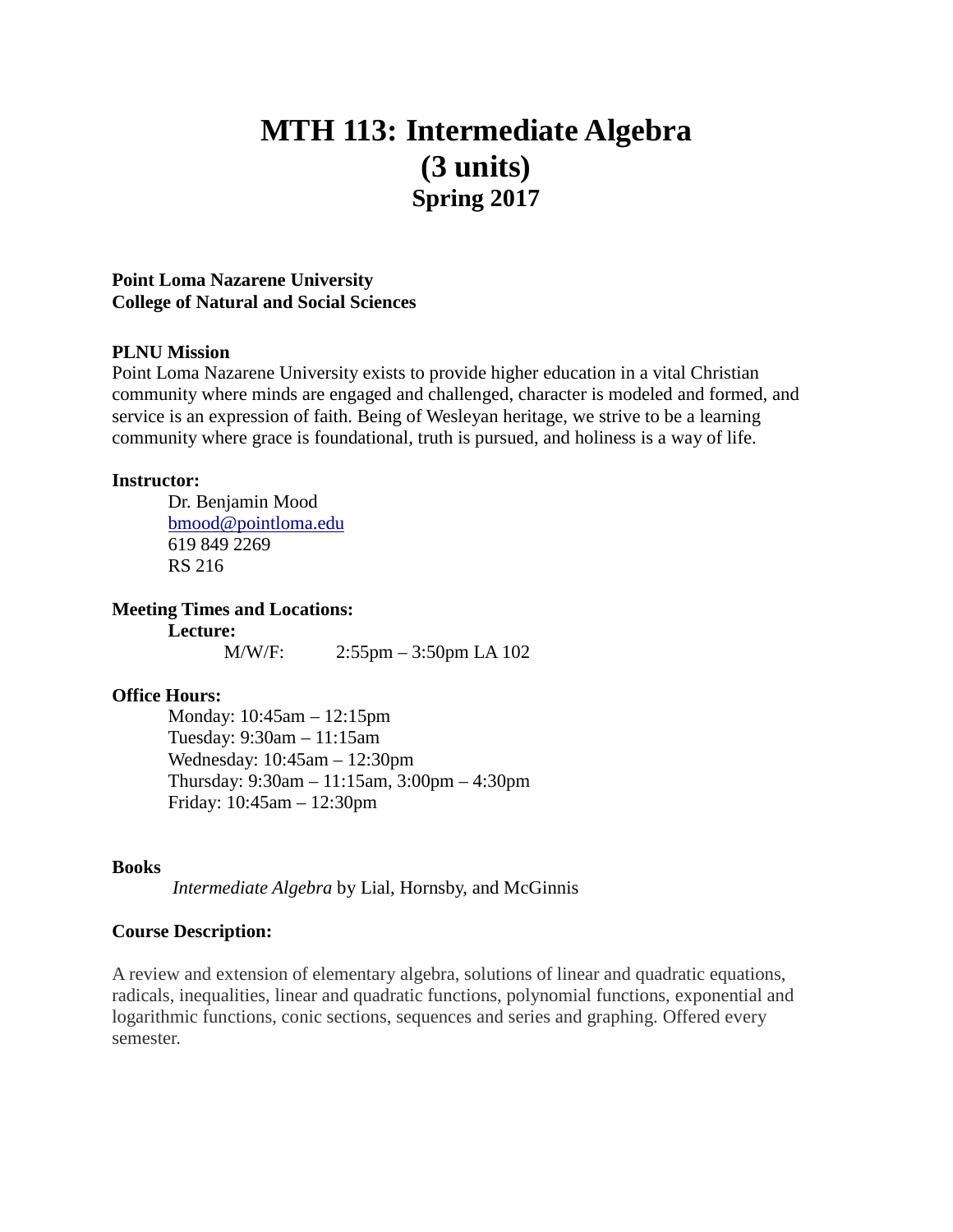#### **Learning Outcomes:**

Students will be able to solve complicated polynomial equations. Students will be able to use graphing to solve equations. Students will be able to solve problems using polynomial, rational, exponential and logarithmic functions.

# **Department Mission:**

The Mathematical, Information, and Computer Sciences department at Point Loma Nazarene University is committed to maintaining a curriculum that provides its students with the tools to be productive, the passion to continue learning, and Christian perspectives to provide a basis for making sound value judgments.

# **Additional Course Information:**

**Topics Covered:** Linear Equations, Inequalities, graphs and functions, systems of equations, polynomials, factoring and factoring methods, rational expressions and functions, roots, and quadratic equations.

**Math Placement Test:** After looking at the material for this class, if you feel you should have tested out of this test you are allowed to retake the math placement test a single time (you can take the math placement test two times in total). If you have already taken it twice, you cannot retake it again. Please see the secretary of the MICS department*,* Stephanie Krahenbuhl*,* on the second floor of Rohr Science, room 208. It is recommended you schedule a time to retake the math placement test by emailing her at [skrahenb@pointloma.edu](mailto:stephaniekrahenbuhl@pointloma.edu) rather than just walk in.

**MLC:** On the second floor of Rhor Science, room 230, there is a math tutoring center called the *Math Learning Center*. It is staffed by math majors who will help you with what we learned in lectures. No appointment is required, but don't expect them to do your homework for you. The MLC schedule should be posted by the end of the second week of classes.

**Lectures:** There will be lectures during most of the class periods. During these lectures there will be explanations, group work, and times for students to come to the board to solve example problems. You are expected to attend each lecture. Attendance will be taken (see the PLNU attendance policy below for more information). Let me know if you will be absent for school sanctioned reasons.

**Quizzes:** There will sometimes be quizzes at the start of class on questions from the previous class. If you are able to complete the homework, you should be fine on the quizzes. They cannot be made up for any reason, but the lowest two will be dropped.

**Homework:** There will be homework assigned for each lesson. All previously assigned homework is due each Friday. I am not planning on taking late homework.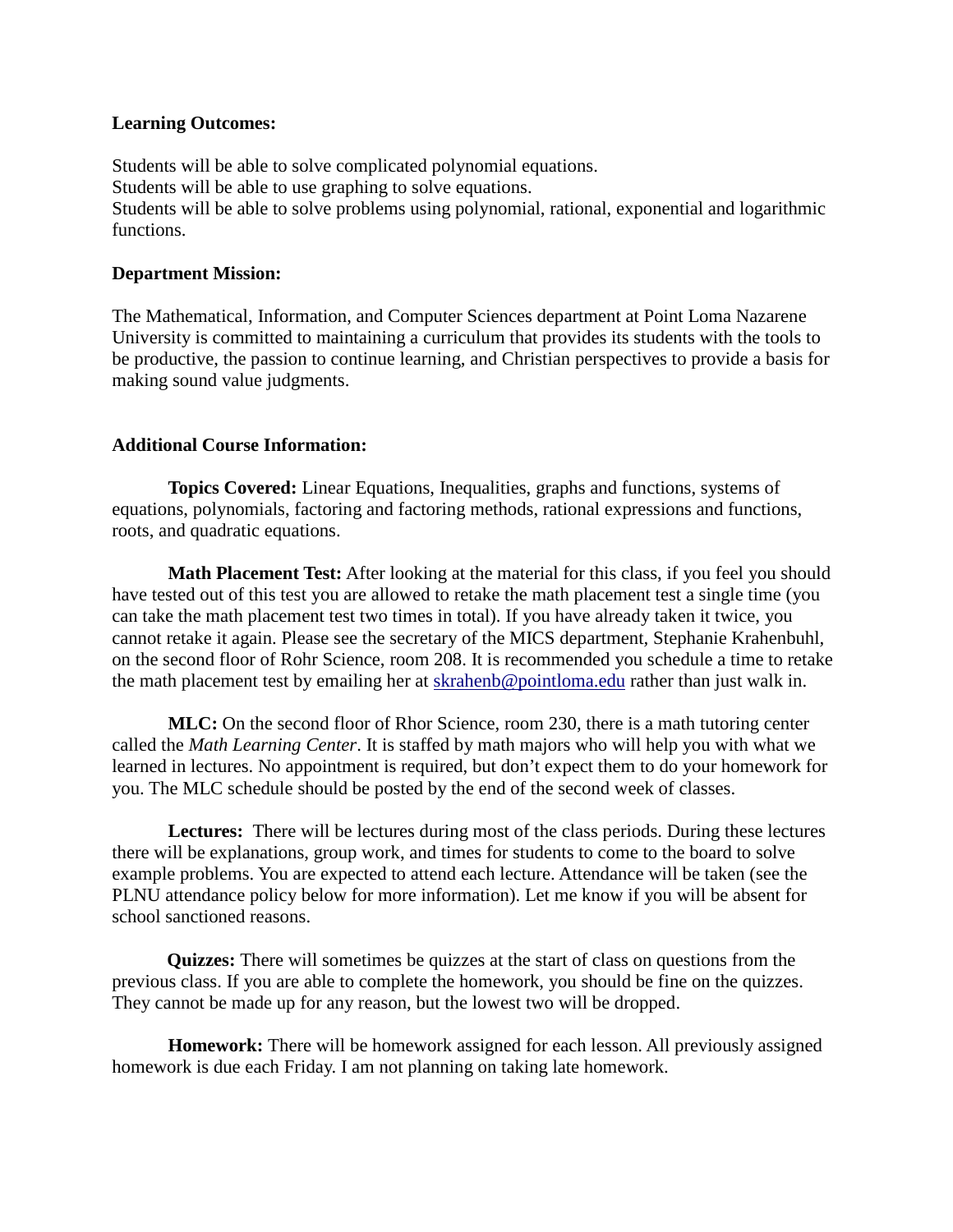#### When there is no Friday for the week, homework is not due that week.

You get 50% credit for trying each problem and 50% credit for the right answer. If you do not show your work on problems that require work, you will receive a 0 on that problem. Showing your work means you need to show how you arrived your answer, for instance, if you had to figure out you needed to divide 6 by 2 to get your answer, then put  $6/2 = 3$  rather than just 3. If you need help, then please visit the MLC or my office hours.

I will drop the lowest 2 homework scores.

Please leave answers as fractions.

**Tests:** There are two tests in the class in addition to the final, if you do not show work on the tests then you will not receive credit.

Notes on Tests: You can use the front and back a sheet of paper for notes on any test or the final.

**Final:** There is a final for this class. The final time is Wednesday  $1:30 - 4:00 \text{pm}$ 

**Missed Classes:** Homework missed due to PLNU activities (i.e., sports teams, choirs, etc), can be turned in the next Friday the student is back. Missed Exams must be scheduled before the student leaves (exception is dire circumstances). It is the student's responsibility to inform the professor of when they will be gone.

**Cell Phones & Laptops:** Please don't use them in class without permission.

# **Be Courteous and Respectful.**

# **Grading:**

A student must pass at least one test with a score of  $\geq$  = 60% in order to pass this class. A student who does not pass at least one test will receive an F regardless of any other point totals.

| 25% |
|-----|
| 15% |
| 30% |
| 30% |
|     |

Grading scale  $93 - 100\%$  A 90 – 92% A- $87 - 89\%$  B+  $83 - 86\%$  B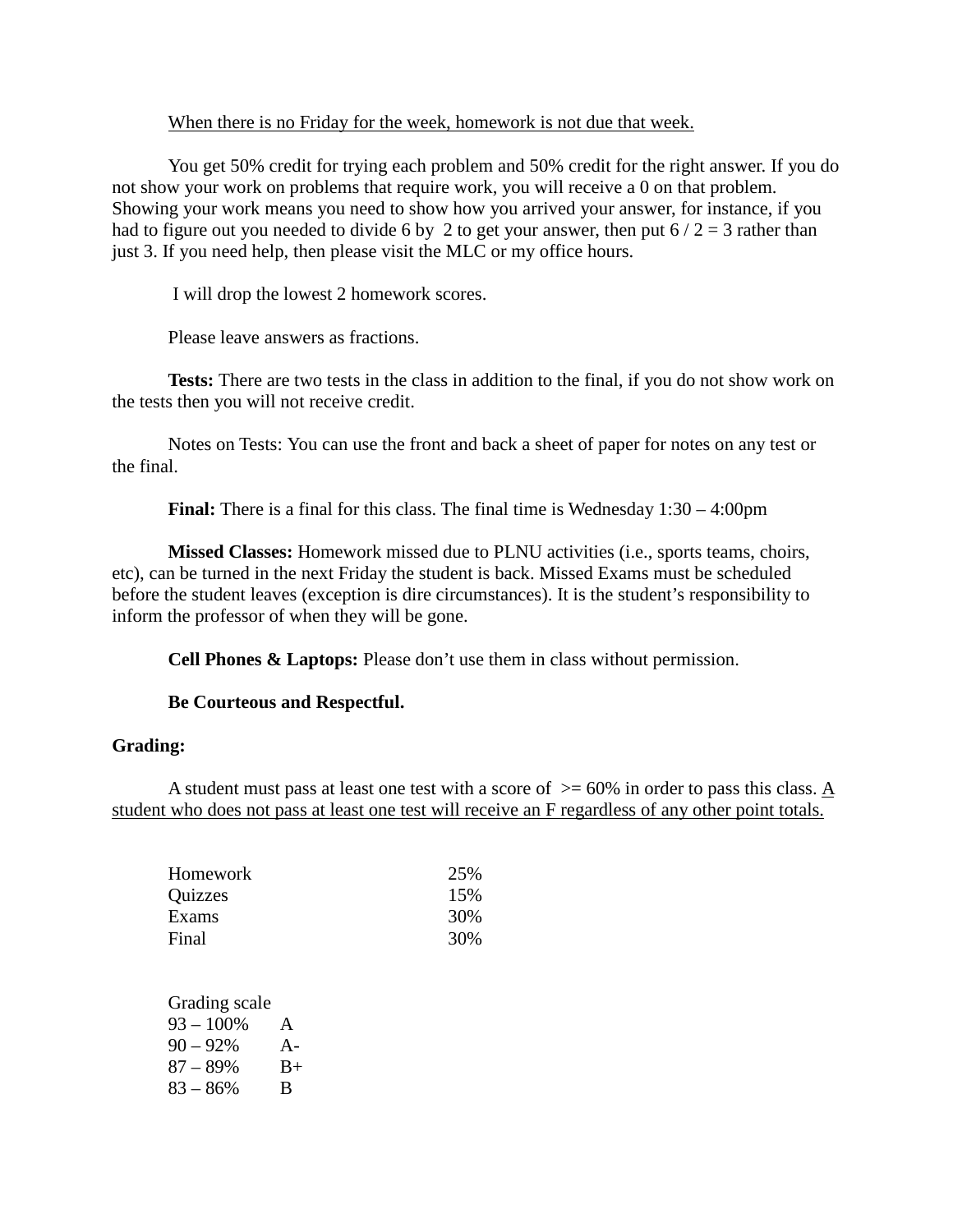| $80 - 82%$ | B- |
|------------|----|
| $77 - 79%$ | C+ |
| $73 - 76%$ | C. |
| $70 - 72%$ | C- |
| $67 - 69%$ | D+ |
| $63 - 67%$ | D  |
| $60 - 62%$ | D- |
| $0 - 59%$  | F. |
|            |    |

# **PLNU Policies**

# **Attendance:**

Attendance is expected at each class session. In the event of an absence you are responsible for the material covered in class and the assignments given that day.

Regular and punctual attendance at all classes is considered essential to optimum academic achievement. If the student is absent from more than 10 percent of class meetings, the faculty member can file a written report which may result in de-enrollment. If the absences exceed 20 percent, the student may be de-enrolled without notice until the university drop date or, after that date, receive the appropriate grade for their work and participation.

See [http://catalog.pointloma.edu/content.php?catoid=24&navoid=1581#Class\\_Attendance](http://catalog.pointloma.edu/content.php?catoid=24&navoid=1581#Class_Attendance) in the Undergraduate Academic Catalog.

# **Class Enrollment:**

It is the student's responsibility to maintain his/her class schedule. Should the need arise to drop this course (personal emergencies, poor performance, etc.), the student has the responsibility to follow through (provided the drop date meets the stated calendar deadline established by the university), not the instructor. Simply ceasing to attend this course or failing to follow through to arrange for a change of registration (drop/add) may easily result in a grade of F on the official transcript.

#### **Academic Accommodations:**

If you have a diagnosed disability, please contact PLNU's Disability Resource Center (DRC) within the first two weeks of class to demonstrate need and to register for accommodation by phone at 619-849-2486 or by e-mail at [DRC@pointloma.edu.](mailto:DRC@pointloma.edu) See [Disability Resource Center](http://www.pointloma.edu/experience/offices/administrative-offices/academic-advising-office/disability-resource-center) for additional information. For more details see the PLNU catalog: [http://catalog.pointloma.edu/content.php?catoid=24&navoid=1581#Academic\\_Accomm](http://catalog.pointloma.edu/content.php?catoid=24&navoid=1581#Academic_Accommodations) [odations](http://catalog.pointloma.edu/content.php?catoid=24&navoid=1581#Academic_Accommodations) 

Students with learning disabilities who may need accommodations should discuss options with the instructor during the first two weeks of class.

#### **Academic Honesty:**

Students should demonstrate academic honesty by doing original work and by giving appropriate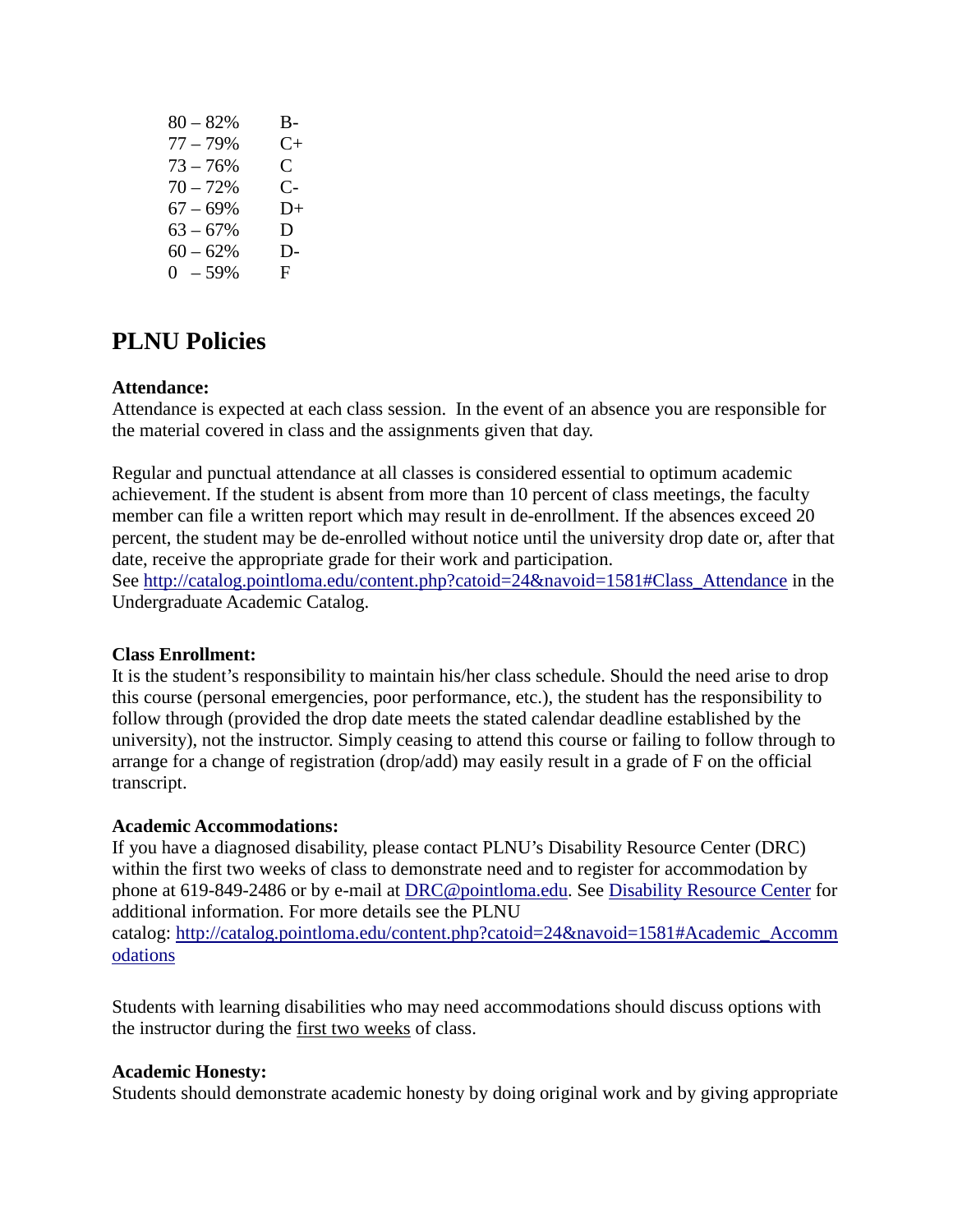credit to the ideas of others. Academic dishonesty is the act of presenting information, ideas, and/or concepts as one's own when in reality they are the results of another person's creativity and effort. A faculty member who believes a situation involving academic dishonesty has been detected may assign a failing grade for that assignment or examination, or, depending on the seriousness of the offense, for the course. Faculty should follow and students may appeal using the procedure in the university Catalog.

See [http://catalog.pointloma.edu/content.php?catoid=24&navoid=1581#Academic\\_Honesty](http://catalog.pointloma.edu/content.php?catoid=24&navoid=1581#Academic_Honesty) for definitions of kinds of academic dishonesty and for further policy information.

# **Final Exam: 5/3 at 1:30pm**

The final exam date and time is set by the university at the beginning of the semester and may not be changed by the instructor. This schedule can be found on the university website and in the course calendar. No requests for early examinations will be approved. Only in the case that a student is required to take three exams during the same day of finals week, is an instructor authorized to consider changing the exam date and time for that particular student.

# **Copyright Protected Materials:**

Point Loma Nazarene University, as a non-profit educational institution, is entitled by law to use materials protected by the US Copyright Act for classroom education. Any use of those materials outside the class may violate the law.

# **Credit Hour:**

In the interest of providing sufficient time to accomplish the stated course learning outcomes, this class meets the PLNU credit hour policy for a 3 unit class delivered over 15 weeks. Specific details about how the class meets the credit hour requirements can be provided upon request.

| Monday        | Tuesday        | Weds            | Thu            | Friday       |
|---------------|----------------|-----------------|----------------|--------------|
| Jan: 9        | $10$ (it's a   | 11              | 12             | 13           |
|               | Monday!)       | Finish 1.1 $\&$ |                | 1.3 / 1.4    |
|               | Intro $& 1.1$  | 1.2             |                |              |
|               |                |                 |                |              |
| 16 (no class) | 17             | 18              | 19             | 20           |
|               |                | 1.5             |                | 1.6          |
| 23            | 24             | 25              | 26             | 27           |
| 1.7           |                | 2.1             |                | 2.2 / 2.3    |
| 30            | 31             | Feb: 1          | $\overline{2}$ | 3            |
| 2.4           |                | 2.5 / 2.6       |                | 3.1          |
| 6             | $\overline{7}$ | 8               | 9              | 10           |
| 4.1 / 4.2     |                | 4.3             |                | 4.4          |
| 13            | 14             | 15              | 15             | 17           |
| 4.5           |                | -review-        |                | <b>EXAM1</b> |
| 20            | 21             | 22              | 23             | 24           |
| 5.1           |                | 5.2             |                | 5.3/5.4      |
| 27            | 28             | March 1         | $\overline{2}$ | 3            |

#### **Schedule**